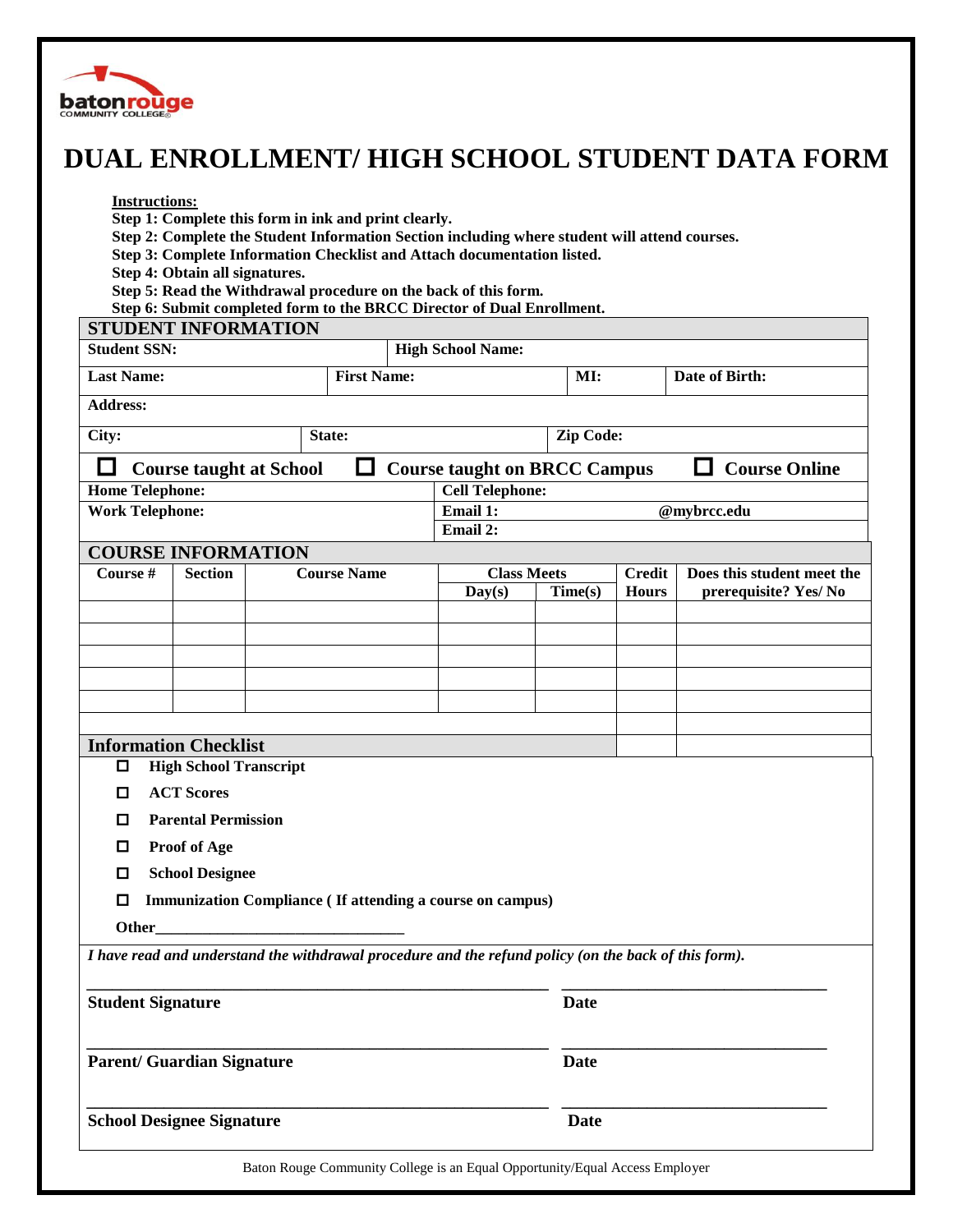## **Withdrawal Procedure**

When considering withdrawal from the college, students should consult with a professor/instructor, school Dual Enrollment Coordinator. Alternatives to dropping courses may be available. **Deadline dates for dropping courses without a coursework grade of "W" occur during the first week of classes.** After the first week of classes, students should submit a *Withdrawal Form*.

**NOTES:**

Baton Rouge Community College (BRCC) is accredited by the Commission on Colleges of the Southern Association of Colleges and Schools (1866 Southern Lane, Decatur, Georgia 30033-4079; Telephone number 404.679.4501) to award Associate Degrees and Certificates. Educational opportunities are offered by the Baton Rouge Community College without regard to race, color, age, national origin, religion, gender, or disability. The Director of Disability Services has been designated as the college's 504/ADA Compliance Officer. Any person with a disability who needs assistance should contact the Director at 225.216.8503, TDD 225.216.8702. Baton Rouge Community College does not discriminate on the basis of gender in admission to or employment in its education programs or activities. Title IX Coordinator is the Vice Chancellor for Student Affairs, 5310 Florida Boulevard, Baton Rouge, Louisiana 70806 – 225.216.8068. The Family Educational Rights and Privacy Act of 1974, as amended (also sometimes referred to as the Buckley Amendment), is a federal law regarding the privacy of student records and the obligations of the institution, primarily in the areas of release of the records and the access provided to these records. Any educational institution that receives funds under any program administered by the U.S. Secretary of Education is bound by FERPA requirements. Institutions that fail to comply with FERPA may have funds administered by the Secretary of Education withheld.

BRCC is a member of the Louisiana Community and Technical College System (LCTCS).

Baton Rouge Community College is an Equal Opportunity/Equal Access Employer